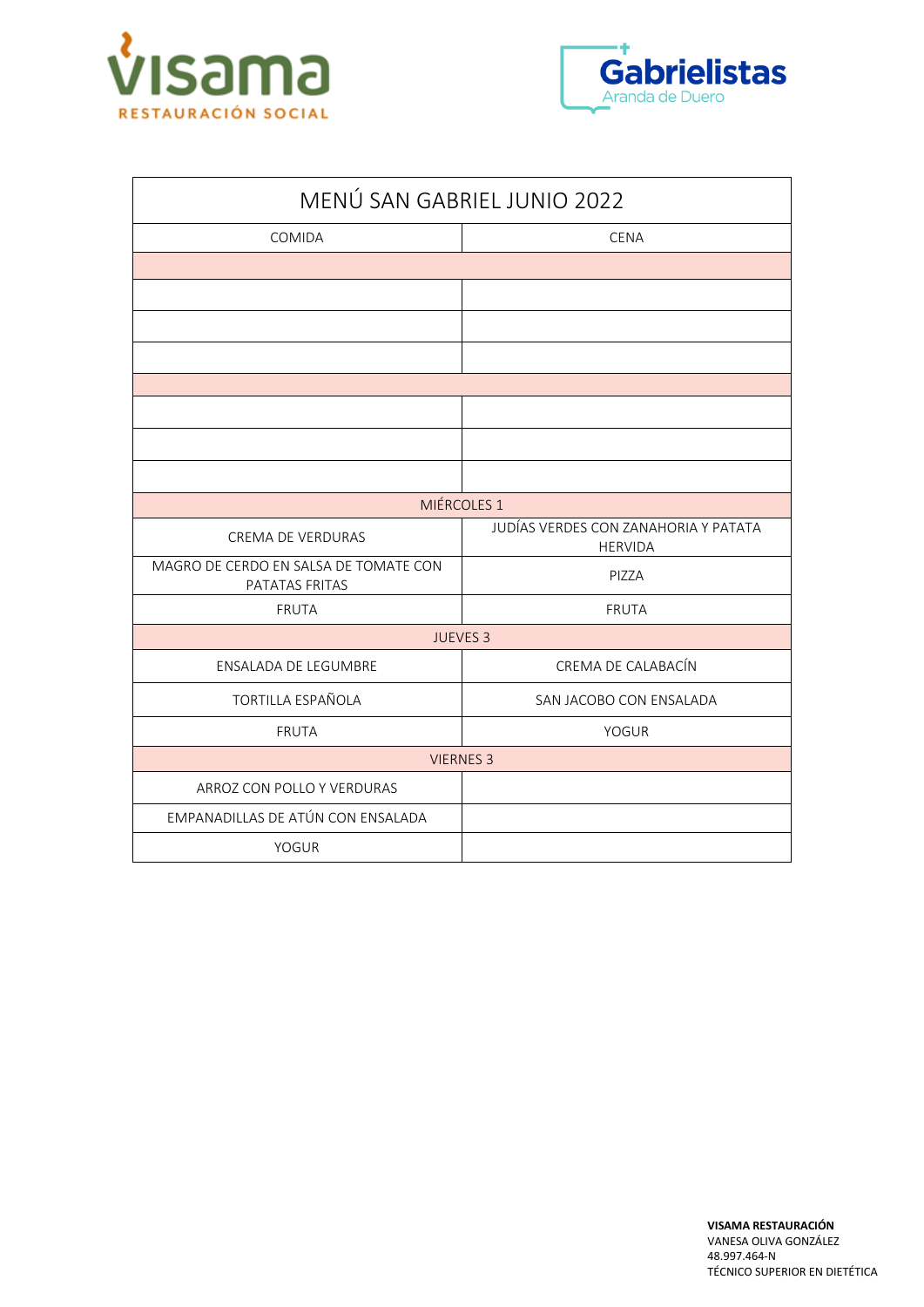



| MENÚ SAN GABRIEL JUNIO 2022                            |                                                                                |  |
|--------------------------------------------------------|--------------------------------------------------------------------------------|--|
| COMIDA                                                 | <b>CENA</b>                                                                    |  |
| LUNES <sub>6</sub>                                     |                                                                                |  |
| MACARRONES A LA BOLOÑESA                               | <b>ENSALADILLA RUSA</b>                                                        |  |
| CINTA DE LOMO A LA PLANCHA CON ENSALADA                | SALMÓN AL HORNO CON TOMATE ASADO                                               |  |
| YOGUR                                                  | <b>FRUTA</b>                                                                   |  |
| <b>MARTES 7</b>                                        |                                                                                |  |
| ARROZ BLANCO CON TOMATE                                | HAMBURGUESA COMPLETA (CARNE, QUESO,<br>LECHUGA, TOMATE, CEBOLLA) CON KETCHUP Y |  |
| VARITAS DE MERLUZA CON ENSALADA                        | PATATAS FRITAS                                                                 |  |
| <b>FRUTA</b>                                           | YOGUR                                                                          |  |
| MIÉRCOLES 8                                            |                                                                                |  |
| CREMA DE CALABAZA                                      | BRÓCOLI REHOGADO CON AJITO, PIMENTÓN Y<br>PATATAS HERVIDAS                     |  |
| POLLO ASADO EN SU JUGO CON PATATAS FRITAS              | PANINI DE BACON, TOMATE Y QUESO RALLADO                                        |  |
| <b>FRUTA</b>                                           | YOGUR                                                                          |  |
| <b>JUEVES 9</b>                                        |                                                                                |  |
| SOPA DE FIDEOS                                         | <b>FNSALADA DE PASTA DE COLORES</b>                                            |  |
| ALBÓNDIGAS EN SALSA CON VERDURITAS Y<br><b>PATATAS</b> | MERLUZA AL HORNO CON HUEVO DURO Y<br><b>GAMBAS</b>                             |  |
| <b>FRUTA</b>                                           |                                                                                |  |
| <b>VIERNES 10</b>                                      |                                                                                |  |
| LENTEJAS ESTOFADAS CON CHORIZO                         |                                                                                |  |
| <b>BACALAO EN SALSA DE PIMIENTOS</b>                   |                                                                                |  |
| <b>HELADO</b>                                          |                                                                                |  |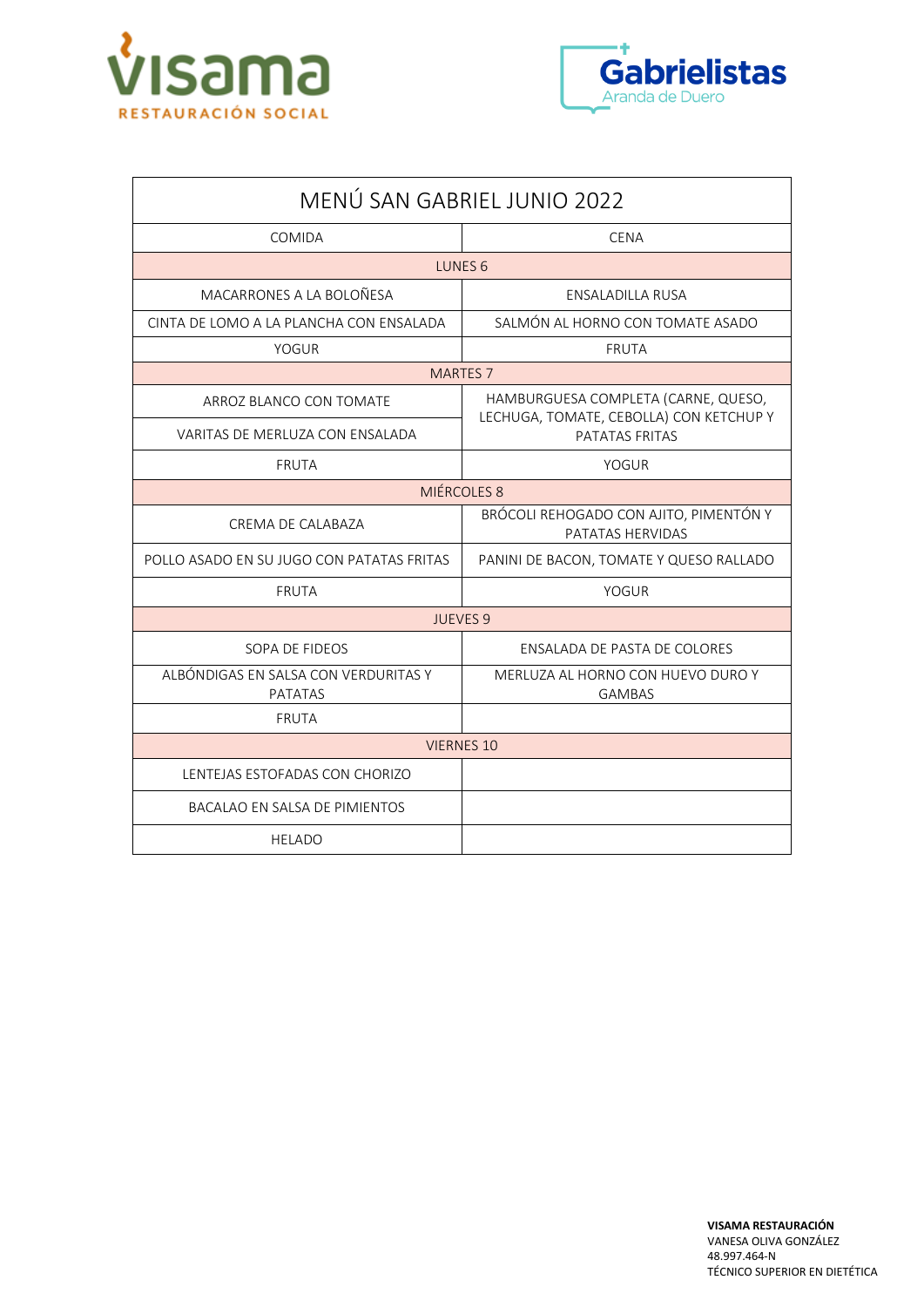



| MENÚ SAN GABRIEL JUNIO 2022               |                                                         |  |
|-------------------------------------------|---------------------------------------------------------|--|
| COMIDA                                    | <b>CENA</b>                                             |  |
| LUNES 13                                  |                                                         |  |
| ESPAGUETIS CON TOMATE Y QUESO RALLADO     | <b>CREMA DE VERDURAS</b>                                |  |
| CROQUETAS Y EMPANADILLAS CON ENSALADA     | PECHUGA DE POLLO A LA PLANCHA CON AJITO Y<br>PEREJIL    |  |
| <b>FRUTA</b>                              | YOGUR                                                   |  |
| MARTES 14                                 |                                                         |  |
| ENSALADA CAMPERA                          | SOPA DE PASTA                                           |  |
| LOMO DE SAJONIA CON VERDURITAS            | PERRITO CALIENTE CON KETCHUP Y PATATAS<br><b>FRITAS</b> |  |
| <b>YOGUR</b>                              | <b>FRUTA</b>                                            |  |
| MIÉRCOLES 15                              |                                                         |  |
| <b>JUDÍAS PINTAS ESTOFADAS</b>            | CREMA DE CALABACÍN CON QUESITO                          |  |
| MERLUZA AL HORNO CON ZANAHORIAS BABY      | CHULETA DE CERDO A LA PLANCHA CON PATATAS               |  |
| <b>HELADO</b>                             | <b>FRUTA</b>                                            |  |
| <b>JUEVES 16</b>                          |                                                         |  |
| MENESTRA DE VERDURAS REHOGADAS            | <b>ENSALADA DE PASTA</b>                                |  |
| RAGOUT DE PAVO ESTOFADO CON PATATAS       | <b>BACALAO CON TOMATE</b>                               |  |
| <b>FRUTA</b>                              | <b>YOGUR</b>                                            |  |
| <b>VIERNES 17</b>                         |                                                         |  |
| <b>ARROZ TRES DELICIAS</b>                |                                                         |  |
| FILETE DE POLLO A LA PLANCHA CON ENSALADA |                                                         |  |
| <b>YOGUR</b>                              |                                                         |  |